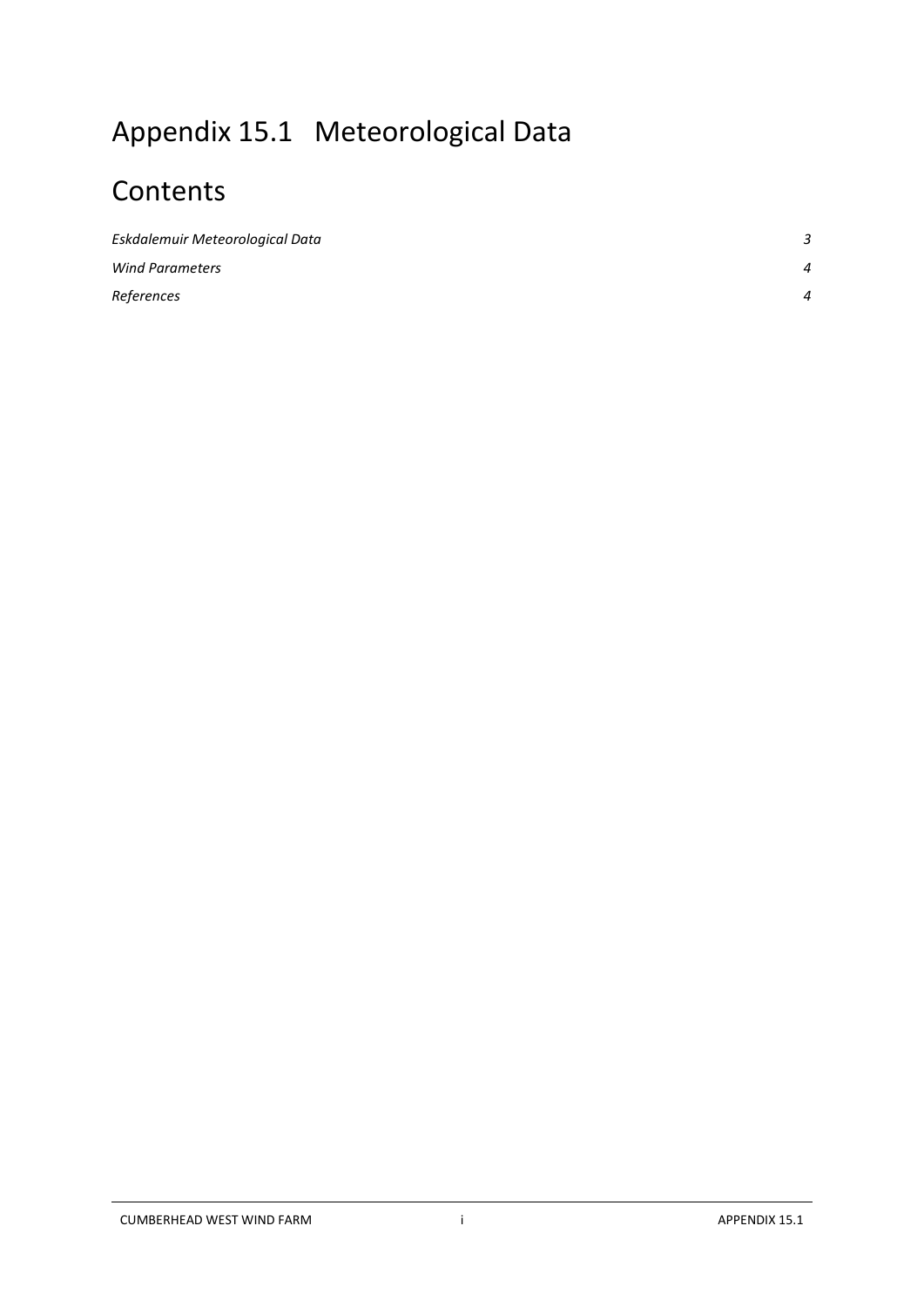This page is intentionally blank.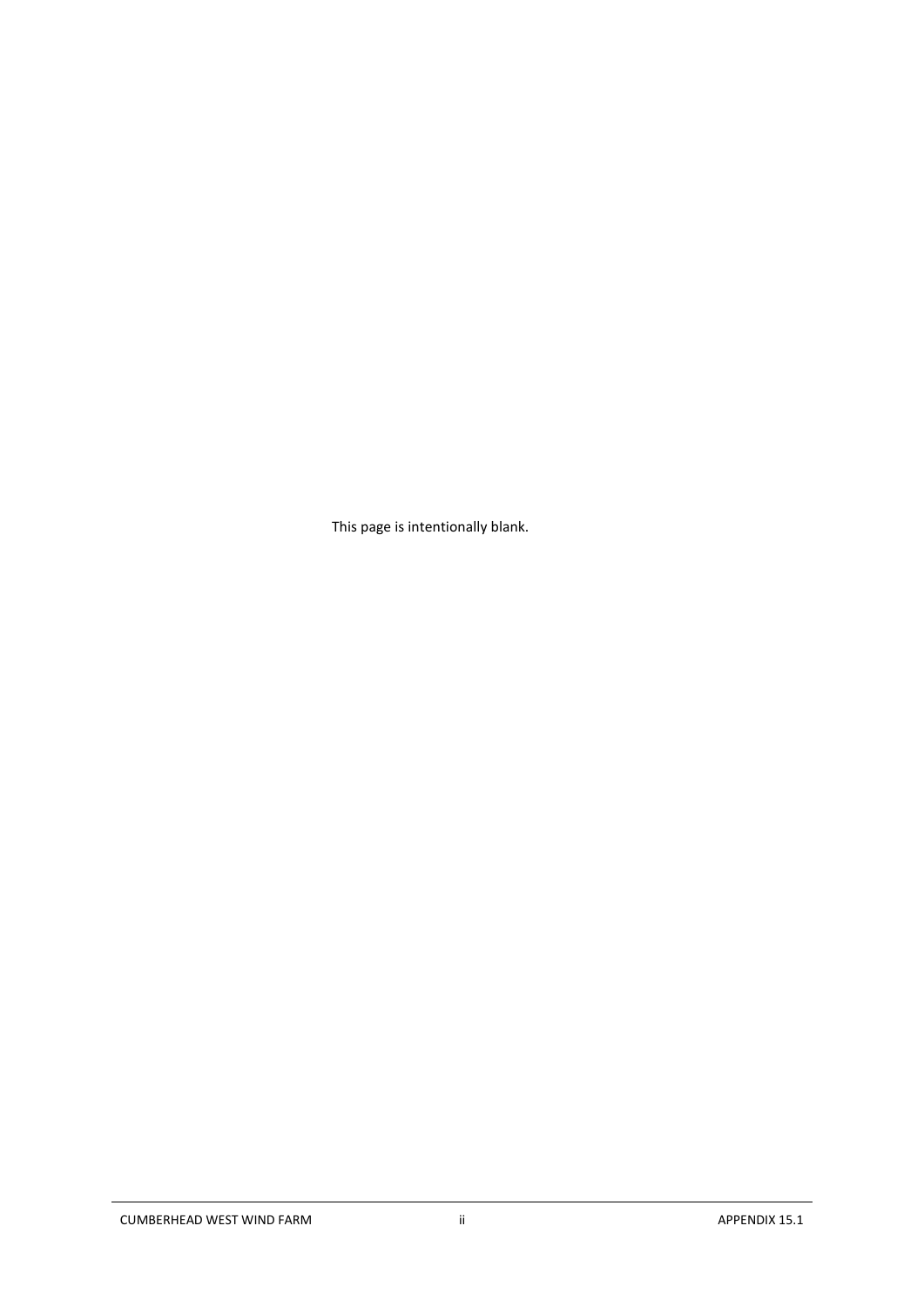# Appendix 15.1 Meteorological Data

### <span id="page-2-0"></span>Eskdalemuir Meteorological Data

Table A15.1.1 below summarises the raw data received from the historical weather station data for Eskdalemuir and held by the Met Office (2020).

| Table A15.1.1 - Summary of Raw Meteorological Data for Eskdalemuir Met Station from 1929 to 2020 (91 |  |
|------------------------------------------------------------------------------------------------------|--|
| years)                                                                                               |  |

| <b>Month</b> | <b>Number of Days in</b><br><b>Month</b> | <b>Average Sun Hours /</b><br><b>Month</b> | <b>Average Sun Hours /</b><br>Day |
|--------------|------------------------------------------|--------------------------------------------|-----------------------------------|
| January      | 31                                       | 39.46                                      | 1.27                              |
| February     | 28                                       | 62.76                                      | 2.24                              |
| March        | 31                                       | 89.20                                      | 2.88                              |
| April        | 30                                       | 130.19                                     | 4.34                              |
| May          | 31                                       | 165.83                                     | 5.35                              |
| June         | 30                                       | 153.99                                     | 5.13                              |
| July         | 31                                       | 140.48                                     | 4.53                              |
| August       | 31                                       | 128.62                                     | 4.15                              |
| September    | 30                                       | 97.09                                      | 3.24                              |
| October      | 31                                       | 74.28                                      | 2.40                              |
| November     | 30                                       | 51.15                                      | 1.70                              |
| December     | 31                                       | 36.66                                      | 1.18                              |